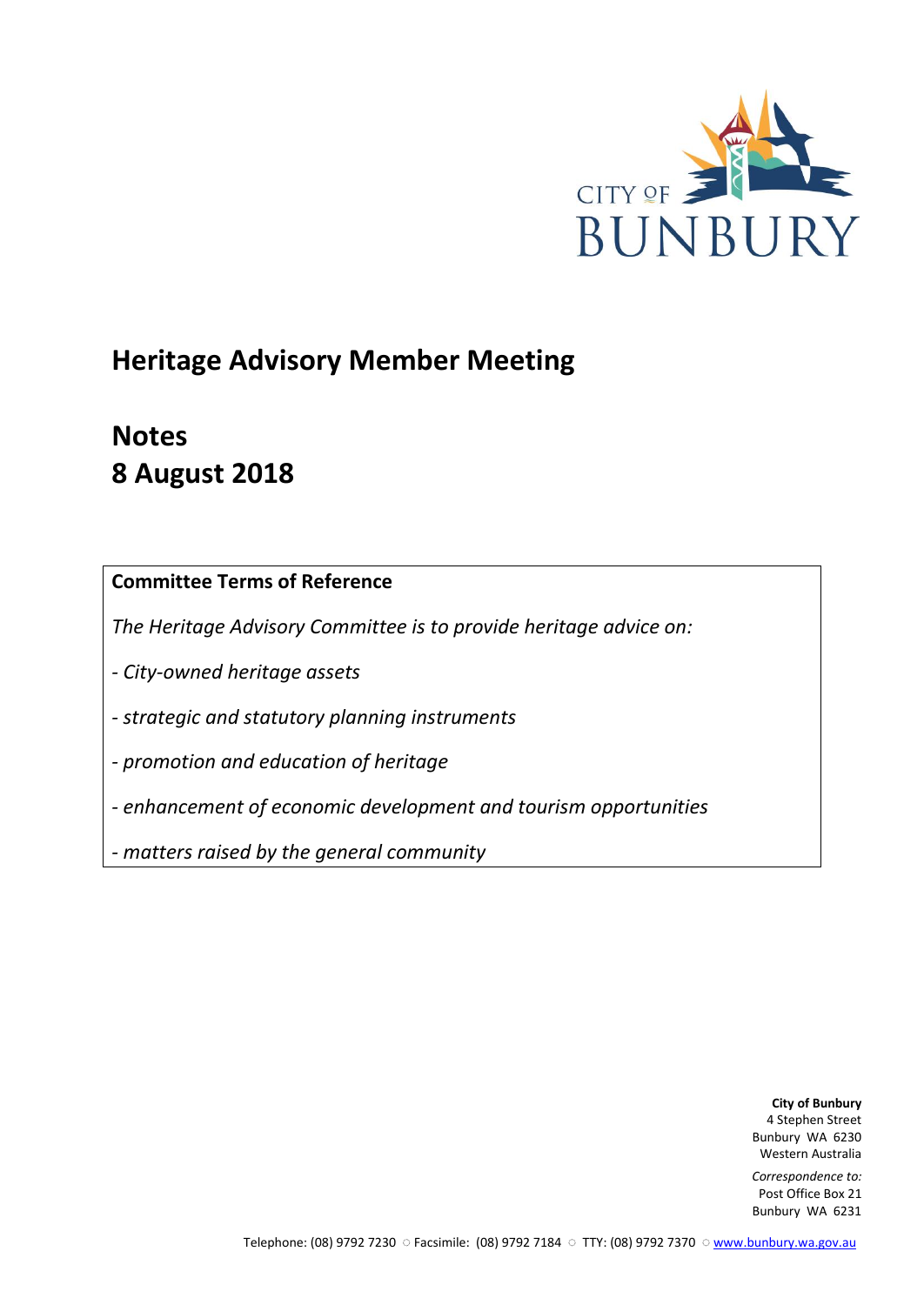

# **Heritage Advisory Member Meeting**

# **Notes**

**8 August 2018**

Members of the public to note that recommendations made by this committee are not final and will be subject to adoption (or otherwise) at a future meeting of the Bunbury City Council.

| Members: |  |
|----------|--|
|----------|--|

| <b>Member Name</b>   | <b>Representing</b> |
|----------------------|---------------------|
| Cr Brendan Kelly     | City of Bunbury     |
| Cr Tresslyn Smith    | City of Bunbury     |
| Mrs Del Ambrosius    | Community           |
| Mr Bernhard Bischoff | Community           |
| Mr Morris Johnston   | Community           |
| Mr Kent Lyon         | Community           |
| Mr Raymond Parks     | Community           |
| Mr Peter Suckling    | Community           |

# *Support Staff:*

| <b>Name</b>                  | <b>Title</b>                                     |
|------------------------------|--------------------------------------------------|
| Mr Thor Farnworth            | Manager Sustainability, Planning and Development |
| Mr Gary Barbour              | Director Planning and Development Services       |
| Ms Shandelle Evans (Minutes) | Administration Officer Planning and Development  |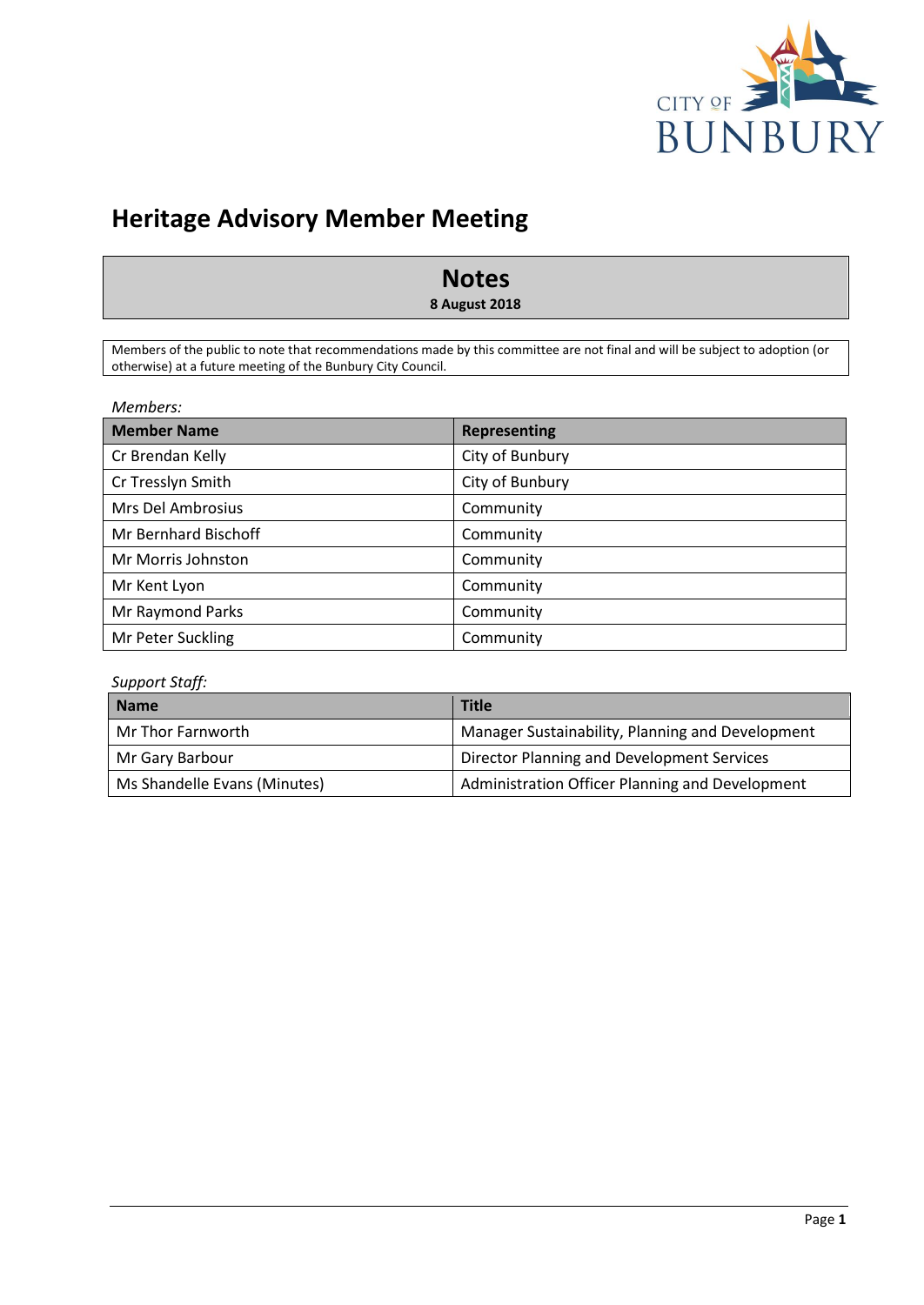# **Table of Contents**

|     | Item No | Subject | Page No |
|-----|---------|---------|---------|
| 1.  |         |         |         |
| 2.  |         |         |         |
| 3.  |         |         |         |
| 4.  |         |         |         |
|     | 4.1     |         |         |
|     | 4.2     |         |         |
|     | 4.3     |         |         |
| 5.  |         |         |         |
| 6.  |         |         |         |
| 7.  |         |         |         |
| 8.  |         |         |         |
|     | 8.1     |         |         |
|     | 8.2     |         |         |
|     | 8.3     |         |         |
| 9.  |         |         |         |
| 10. |         |         |         |
|     | 10.1    |         |         |
|     | 10.2    |         |         |
|     | 10.3    |         |         |
|     | 10.4    |         |         |
|     |         |         |         |
|     |         |         |         |
|     | 12.1    |         |         |
|     | 12.2    |         |         |
|     |         |         |         |
| 14. |         |         |         |
|     |         |         |         |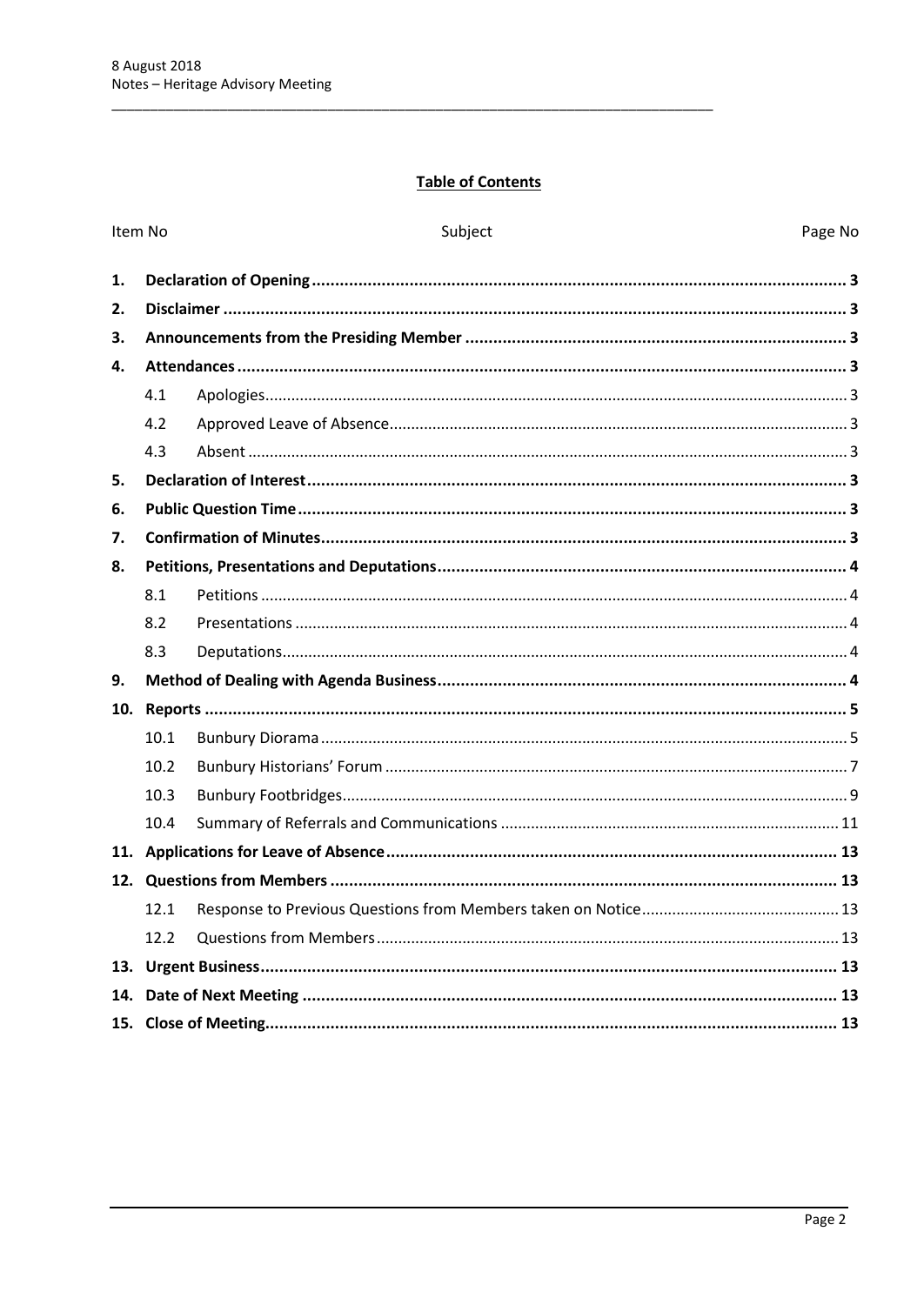# <span id="page-3-0"></span>**1. Declaration of Opening**

The presiding member declared the meeting open at 4:10pm.

\_\_\_\_\_\_\_\_\_\_\_\_\_\_\_\_\_\_\_\_\_\_\_\_\_\_\_\_\_\_\_\_\_\_\_\_\_\_\_\_\_\_\_\_\_\_\_\_\_\_\_\_\_\_\_\_\_\_\_\_\_\_\_\_\_\_\_\_\_\_\_\_\_\_\_\_\_\_

## <span id="page-3-1"></span>**2. Disclaimer**

Not applicable to this committee.

# <span id="page-3-2"></span>**3. Announcements from the Presiding Member**

No quorum for today's meeting. A quick discussion will be had on today's items and will then adjourn.

#### <span id="page-3-4"></span><span id="page-3-3"></span>**4. Attendances**

**4.1 Apologies** Mr Morris Johnson

#### <span id="page-3-5"></span>**4.2 Approved Leave of Absence**

#### <span id="page-3-6"></span>**4.3 Absent**

Cr Tresslyn Smith Mrs Del Ambrosius Mr Bernhard Bischoff Mr Raymond Parks

# <span id="page-3-7"></span>**5. Declaration of Interest**

IMPORTANT: Committee members to complete a "Disclosure of Interest" form for each item on the agenda in which they wish to disclose a financial/proximity/impartiality interest. They should give the form to the Presiding Member before the meeting commences. After the meeting, the form is to be forwarded to the Administration Services Section for inclusion in the Corporate Financial Disclosures Register.

#### <span id="page-3-8"></span>**6. Public Question Time**

Not applicable

# <span id="page-3-9"></span>**7. Confirmation of Minutes**

Committee Decision: Moved \_\_\_\_\_\_\_\_\_\_\_ Seconded \_\_\_\_\_\_\_\_\_

The minutes of the Heritage Advisory Committee Meeting held on 16 May 2018, are confirmed as a true and accurate record.

CARRIED/LOST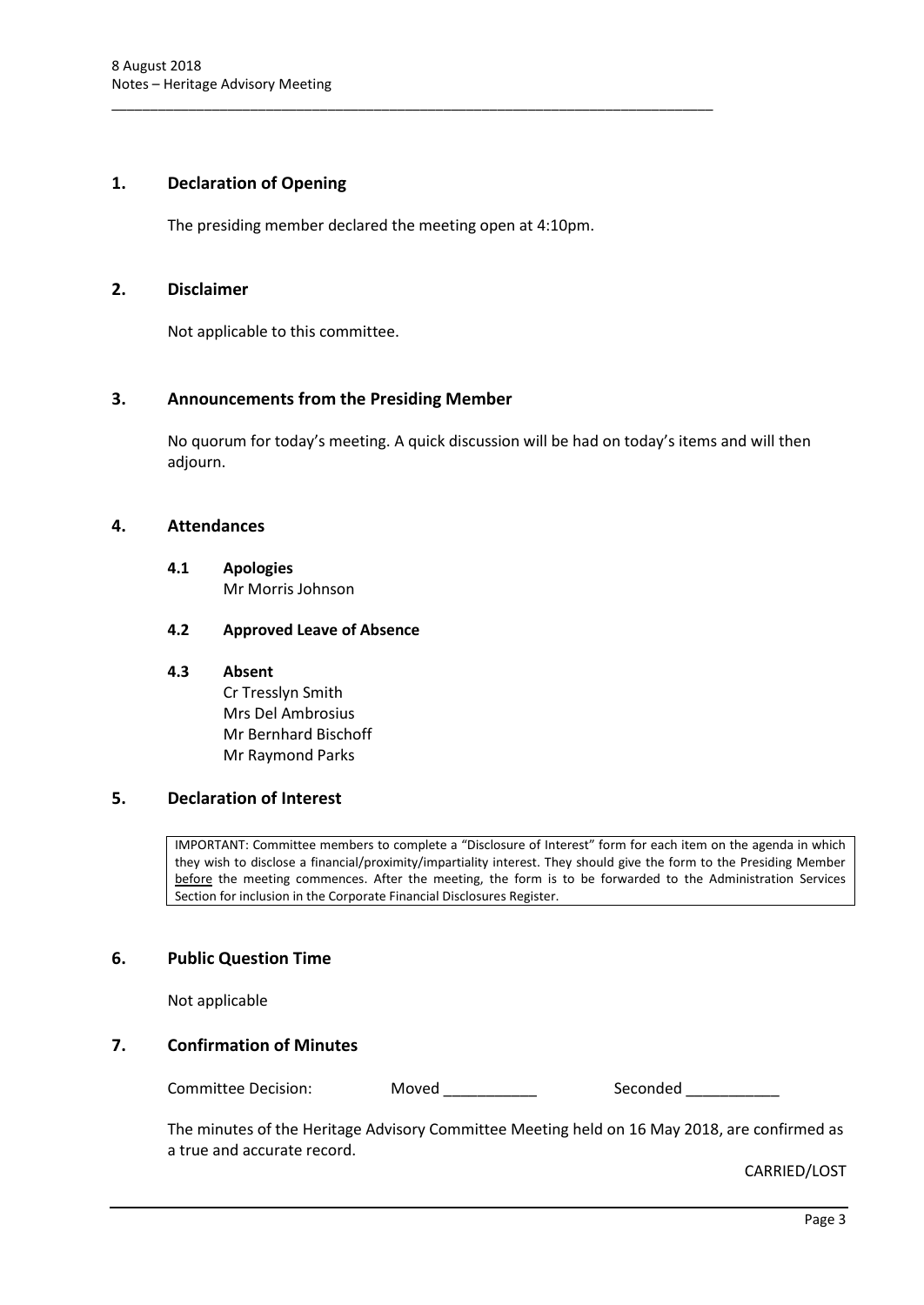There was no quorum for the item, hence no Heritage Advisory Committee recommendation will be provided to the Council for consideration.

\_\_\_\_\_\_\_\_\_\_\_\_\_\_\_\_\_\_\_\_\_\_\_\_\_\_\_\_\_\_\_\_\_\_\_\_\_\_\_\_\_\_\_\_\_\_\_\_\_\_\_\_\_\_\_\_\_\_\_\_\_\_\_\_\_\_\_\_\_\_\_\_\_\_\_\_\_\_

# <span id="page-4-1"></span><span id="page-4-0"></span>**8. Petitions, Presentations and Deputations**

<span id="page-4-2"></span>**8.1 Petitions** Nil **8.2 Presentations**

Nil

# <span id="page-4-3"></span>**8.3 Deputations**

Nil

# <span id="page-4-4"></span>**9. Method of Dealing with Agenda Business**

Items were discussed in the order they appeared on the agenda.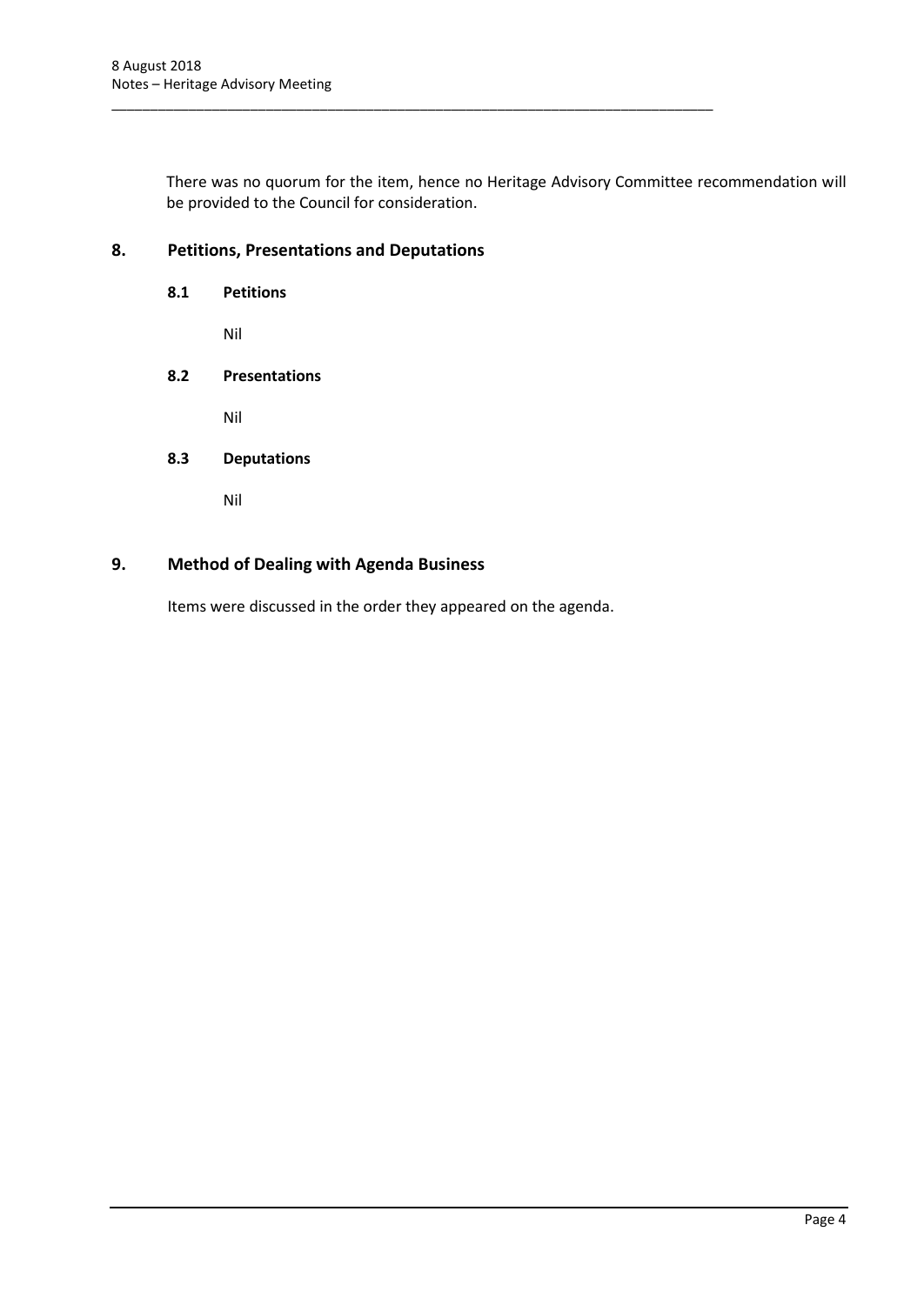#### <span id="page-5-0"></span>**10. Reports**

#### <span id="page-5-1"></span>**10.1 Bunbury Diorama**

| <b>File Ref:</b>            | A03335                                                    |          |                             |  |
|-----------------------------|-----------------------------------------------------------|----------|-----------------------------|--|
| <b>Applicant/Proponent:</b> | Heritage Advisory Committee                               |          |                             |  |
| <b>Responsible Officer:</b> | Lacey Brown, Strategic Planning Officer (Heritage)        |          |                             |  |
| <b>Responsible Manager:</b> | Thor Farnworth, Manager Planning and Development Services |          |                             |  |
| <b>Executive:</b>           | Gary Barbour, Director Planning and Development Services  |          |                             |  |
| <b>Authority/Discretion</b> | Advocacy                                                  |          | Review                      |  |
|                             | Executive/Strategic                                       |          | Quasi-Judicial              |  |
|                             | Legislative                                               | $\times$ | <b>Information Purposes</b> |  |
|                             |                                                           |          |                             |  |
| <b>Attachments:</b>         | Nil                                                       |          |                             |  |

\_\_\_\_\_\_\_\_\_\_\_\_\_\_\_\_\_\_\_\_\_\_\_\_\_\_\_\_\_\_\_\_\_\_\_\_\_\_\_\_\_\_\_\_\_\_\_\_\_\_\_\_\_\_\_\_\_\_\_\_\_\_\_\_\_\_\_\_\_\_\_\_\_\_\_\_\_\_

#### **Summary**

The purpose of this report is to update the Heritage Advisory Committee on the outcomes of the Bunbury Diorama recommendation.

#### **Executive Recommendation**

That the Heritage Advisory Committee note the feedback received from the Bunbury Historical Society on the future maintenance intent for the diorama as part of a wider funding application for 'Education Purposes' at King Cottage.

#### **Strategic Relevance**

| Theme 1:      | Our community and culture                                                         |
|---------------|-----------------------------------------------------------------------------------|
| Goal:         | A safe, healthy and cohesive community, with a rich cultural life, and supportive |
|               | social environment.                                                               |
| Obiective 1.4 | Arts, culture, heritage and events that enrich our understanding and enjoyment    |
|               | of life, celebrate our identity and bring the community together.                 |

#### **Background**

Ray Parks provided detail on the diorama of the Bunbury Townsite - 1841 to 1856 that is currently housed at King Cottage. It was brought to the attention of the Heritage Committee as a significant and authentic replica of the development of Bunbury over the period.

The diorama was built by final year Diploma in Cartography students at the South West Institute of Technology as an entry in an Australia wide Bicentenary competition for Surveying and Mapping at Darwin for which it received a commendation from judges.

It now has fallen into some neglect and disrepair. Ray raised some points for further consideration being:

- the HAC members view the diorama at King Cottage;
- consider other options for its location for protection and wider public viewing;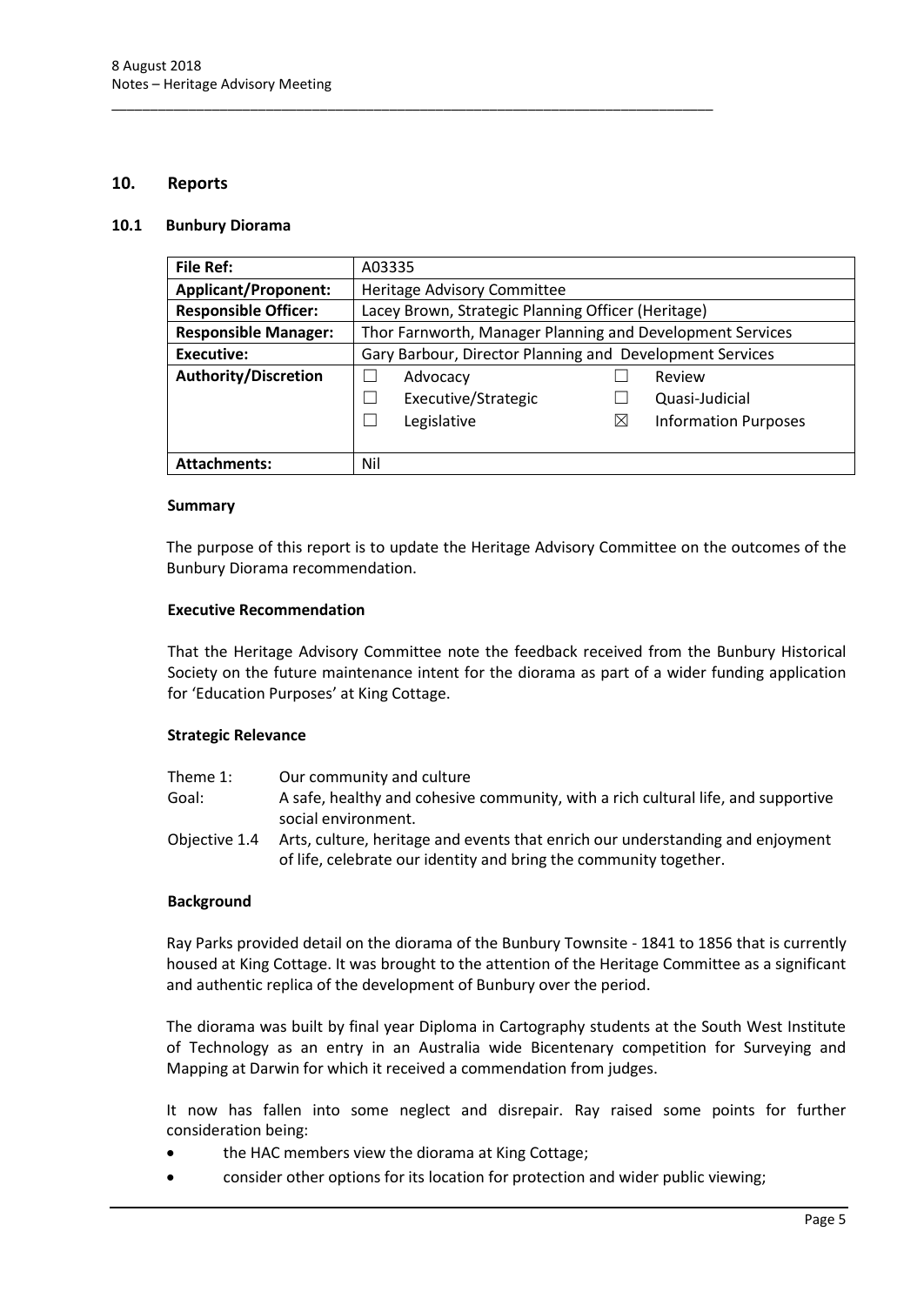seek funding for its repair.

It was recommended at the Heritage Advisory Committee (14 February 2018) that the HAC note the matter was subject to further investigation and that members view the diorama at King Cottage.

\_\_\_\_\_\_\_\_\_\_\_\_\_\_\_\_\_\_\_\_\_\_\_\_\_\_\_\_\_\_\_\_\_\_\_\_\_\_\_\_\_\_\_\_\_\_\_\_\_\_\_\_\_\_\_\_\_\_\_\_\_\_\_\_\_\_\_\_\_\_\_\_\_\_\_\_\_\_

At the Heritage Advisory Committee (11 April 2018) it was recommended that King Cottage was the most appropriate location for the diorama and that Council direct officers through the Chief Executive Officer to recommend that the Historical Society apply to the City of Bunbury for funds to assist in the repair of the diorama.

#### **Officer Comments**

Since the HAC meeting (February, 2018), there was a Councillor Workshop on 13 March 2018 that listed 28 items to be considered by Council. Council did not support including the repair of a diorama of Bunbury at a cost of \$1,500 as it was not owned by the City. The diorama was gifted to the Bunbury Historical Society.

The maintenance of the diorama was further discussed with the President of Bunbury Historical Society where he advised of the future intent to submit a broader funding application to the City for 'Education Purposes' that would include maintenance to the diorama amongst other actions.

#### **Analysis of Financial and Budget Implications**

There are no financial or budget implications for the City of Bunbury associated with the recommendation.

#### **Community Consultation**

Community members are consulted through the Heritage Advisory Committee and key community stakeholders.

#### **Councillor/Officer Consultation**

Councillor members are consulted through the Heritage Advisory Committee.

#### **Outcome of Meeting**

There was no quorum for the item, hence no Heritage Advisory Committee recommendation will be provided to the Council for consideration.

Cr Kelly advised no comment needed and item has been noted.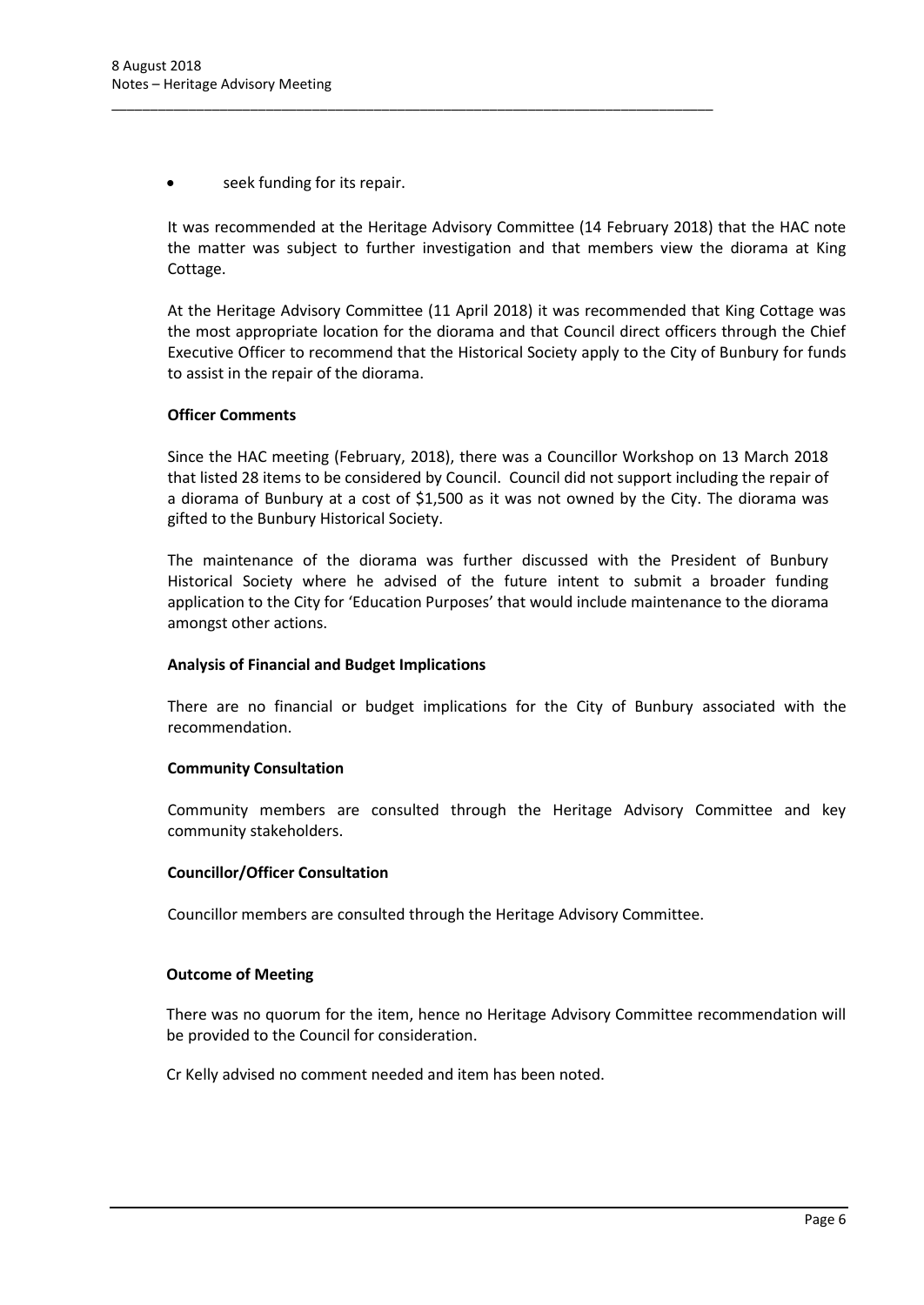# <span id="page-7-0"></span>**10.2 Bunbury Historians' Forum**

| <b>File Ref:</b>            | A03335                                                    |                                                    |                             |  |
|-----------------------------|-----------------------------------------------------------|----------------------------------------------------|-----------------------------|--|
| <b>Applicant/Proponent:</b> | Heritage Advisory Committee                               |                                                    |                             |  |
| <b>Responsible Officer:</b> |                                                           | Lacey Brown, Strategic Planning Officer (Heritage) |                             |  |
| <b>Responsible Manager:</b> | Thor Farnworth, Manager Planning and Development Services |                                                    |                             |  |
| <b>Executive:</b>           | Gary Barbour, Director Planning and Development Services  |                                                    |                             |  |
| <b>Authority/Discretion</b> | Advocacy                                                  |                                                    | Review                      |  |
|                             | Executive/Strategic                                       |                                                    | Quasi-Judicial              |  |
|                             | Legislative                                               | ⊠                                                  | <b>Information Purposes</b> |  |
|                             |                                                           |                                                    |                             |  |
| <b>Attachments:</b>         | Nil                                                       |                                                    |                             |  |

\_\_\_\_\_\_\_\_\_\_\_\_\_\_\_\_\_\_\_\_\_\_\_\_\_\_\_\_\_\_\_\_\_\_\_\_\_\_\_\_\_\_\_\_\_\_\_\_\_\_\_\_\_\_\_\_\_\_\_\_\_\_\_\_\_\_\_\_\_\_\_\_\_\_\_\_\_\_

#### **Summary**

The purpose of this report is to update the Heritage Advisory Committee on the Bunbury Historians' Forum.

# **Executive Recommendation**

That the Heritage Advisory Committee note the Bunbury Historians' Forum will be held on 9 August, 2018 and will be hosted at the Bunbury Museum and Heritage Centre.

#### **Strategic Relevance**

| Theme 1:      | Our community and culture                                                         |
|---------------|-----------------------------------------------------------------------------------|
| Goal:         | A safe, healthy and cohesive community, with a rich cultural life, and supportive |
|               | social environment.                                                               |
| Obiective 1.4 | Arts, culture, heritage and events that enrich our understanding and enjoyment    |
|               | of life, celebrate our identity and bring the community together.                 |

# **Background**

Early pioneering settlement dates for the Bunbury town site (post Noongar) have frequently been debated. As a consequence, a recommendation from the Heritage Advisory Committee (December, 2017) was to invite a forum of local historians to contribute to the development of a framework for the capture of historical research.

#### **Officer Comments**

The City of Bunbury is hosting an Historians' Forum to bring together local scholars, historians and those with an interest in Bunbury's heritage. The program will deliver a presentations, as well as panel discussions. The forum will be held on 9 August, 2018 and will be hosted at the Bunbury Museum and Heritage Centre. Invitations to history and heritage stakeholders have been sent.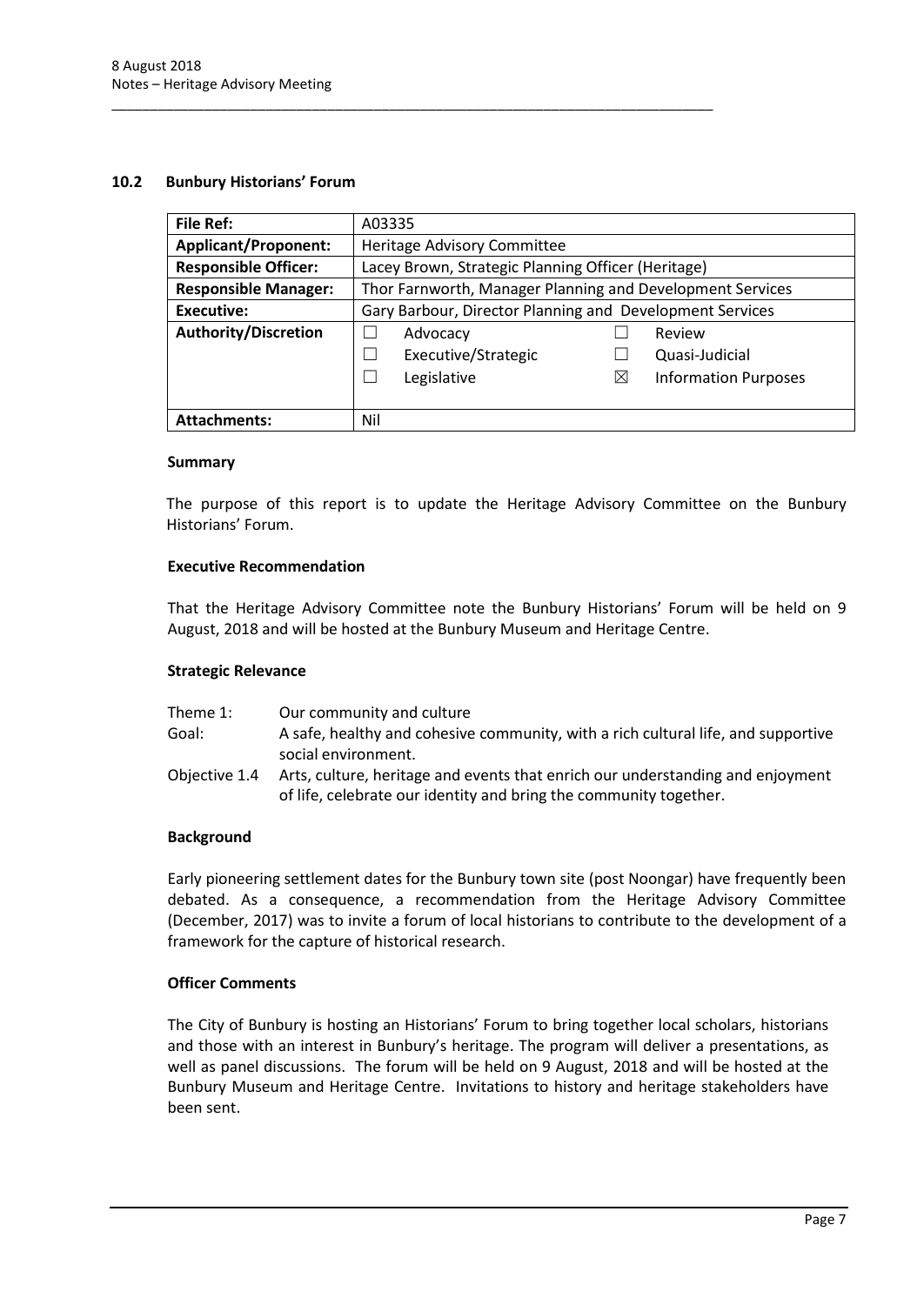# **Analysis of Financial and Budget Implications**

There are no financial or budget implications for the City of Bunbury associated with the recommendation.

# **Community Consultation**

Community members are consulted through the Heritage Advisory Committee and key community stakeholders in the cultural heritage field.

#### **Councillor/Officer Consultation**

Councillor members are consulted through the Heritage Advisory Committee.

\_\_\_\_\_\_\_\_\_\_\_\_\_\_\_\_\_\_\_\_\_\_\_\_\_\_\_\_\_\_\_\_\_\_\_\_\_\_\_\_\_\_\_\_\_\_\_\_\_\_\_\_\_\_\_\_\_\_\_\_\_\_\_\_\_\_\_\_\_\_\_\_\_\_\_\_\_\_

#### **Outcome of Meeting**

There was no quorum for the item, hence no Heritage Advisory Committee recommendation will be provided to the Council for consideration.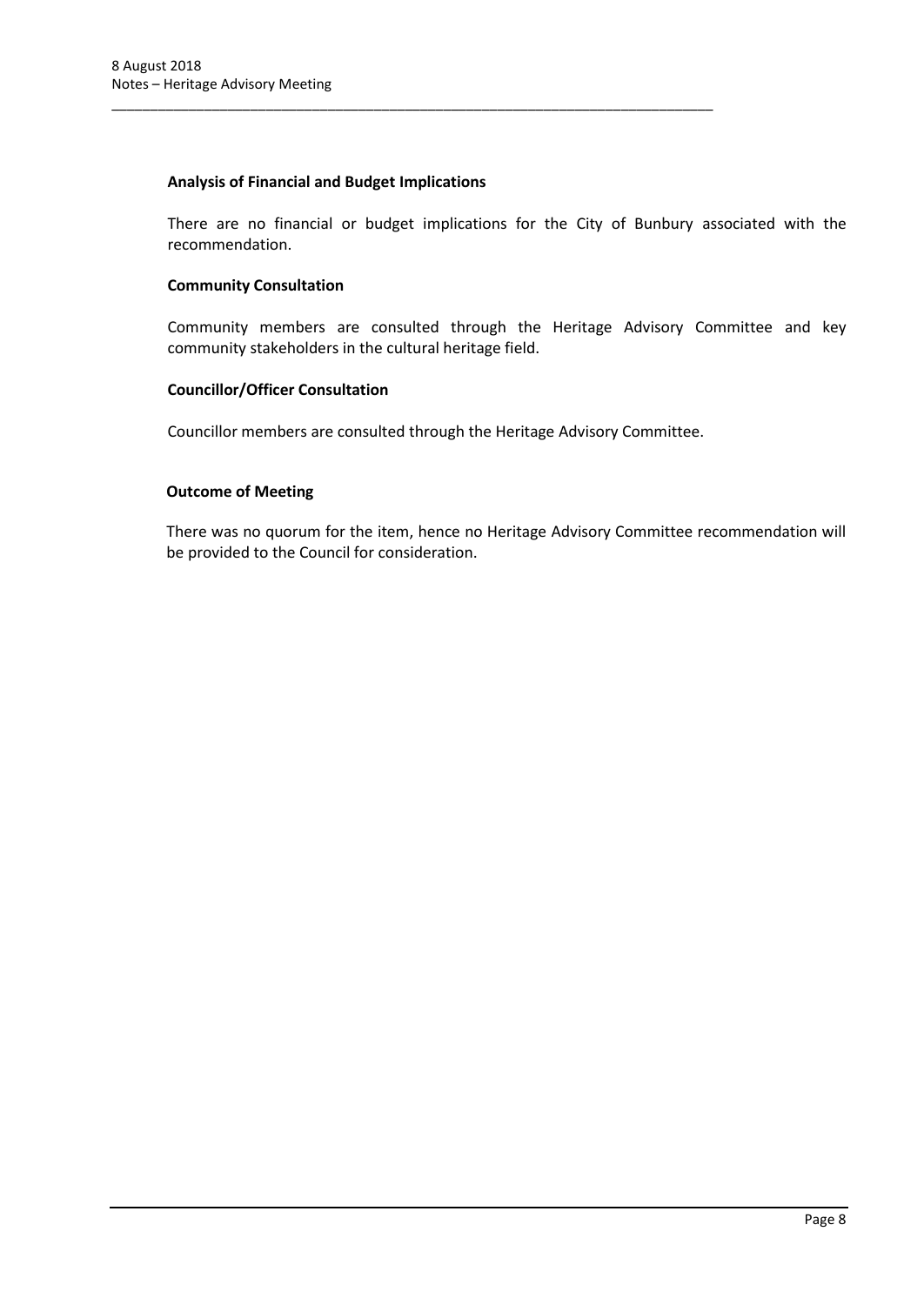#### <span id="page-9-0"></span>**10.3 Bunbury Footbridges**

| <b>File Ref:</b>            | A03335                                                    |   |                             |  |
|-----------------------------|-----------------------------------------------------------|---|-----------------------------|--|
| <b>Applicant/Proponent:</b> | Heritage Advisory Committee                               |   |                             |  |
| <b>Responsible Officer:</b> | Lacey Brown, Strategic Planning Officer (Heritage)        |   |                             |  |
| <b>Responsible Manager:</b> | Thor Farnworth, Manager Planning and Development Services |   |                             |  |
| <b>Executive:</b>           | Gary Barbour, Director Planning and Development Services  |   |                             |  |
| <b>Authority/Discretion</b> | Advocacy                                                  |   | Review                      |  |
|                             | Executive/Strategic                                       |   | Quasi-Judicial              |  |
|                             | Legislative                                               | ⊠ | <b>Information Purposes</b> |  |
|                             |                                                           |   |                             |  |
| <b>Attachments:</b>         | Nil                                                       |   |                             |  |

\_\_\_\_\_\_\_\_\_\_\_\_\_\_\_\_\_\_\_\_\_\_\_\_\_\_\_\_\_\_\_\_\_\_\_\_\_\_\_\_\_\_\_\_\_\_\_\_\_\_\_\_\_\_\_\_\_\_\_\_\_\_\_\_\_\_\_\_\_\_\_\_\_\_\_\_\_\_

#### **Summary**

The purpose of this report is to propose usage of original material from the former rail footbridge in the CBD that has been repurposed at a number of footbridge locations throughout the City.

#### **Executive Recommendation**

That the Heritage Advisory Committee recommend to Council that the Chief Executive Officer direct an investigation into costings for an interpretation installation of the former rail footbridge using the original materials that currently form part of the Hay Park Footbridge and present to Council for budget deliberation.

#### **Strategic Relevance**

| Theme 1:      | Our community and culture                                                         |
|---------------|-----------------------------------------------------------------------------------|
| Goal:         | A safe, healthy and cohesive community, with a rich cultural life, and supportive |
|               | social environment.                                                               |
| Objective 1.4 | Arts, culture, heritage and events that enrich our understanding and enjoyment    |
|               | of life, celebrate our identity and bring the community together.                 |

#### **Background**

It has been proposed by the Department of Works and Services that the timber bridge be removed, when the Five Mile Brook culvert is constructed, along the section directly in front of the Soccerdrome building. This is an outcome of the Labor election commitment in relation to Hay Park and addresses the safety concerns of user groups with regards to the Five Mile Brook. The bridge is not in good condition.

A heritage enquiry from the public was made on the basis that materials on this structure were part of the old rail footbridge crossing the railway tracks in the CBD. No commitments have been made with regard to the timber or handrail (i.e. it is not envisaged that it will be reused at this stage).

The same comments have also been made about materials in the Hayward Street (Five Mile Brook) footbridge and Queens Garden Sump Crossover.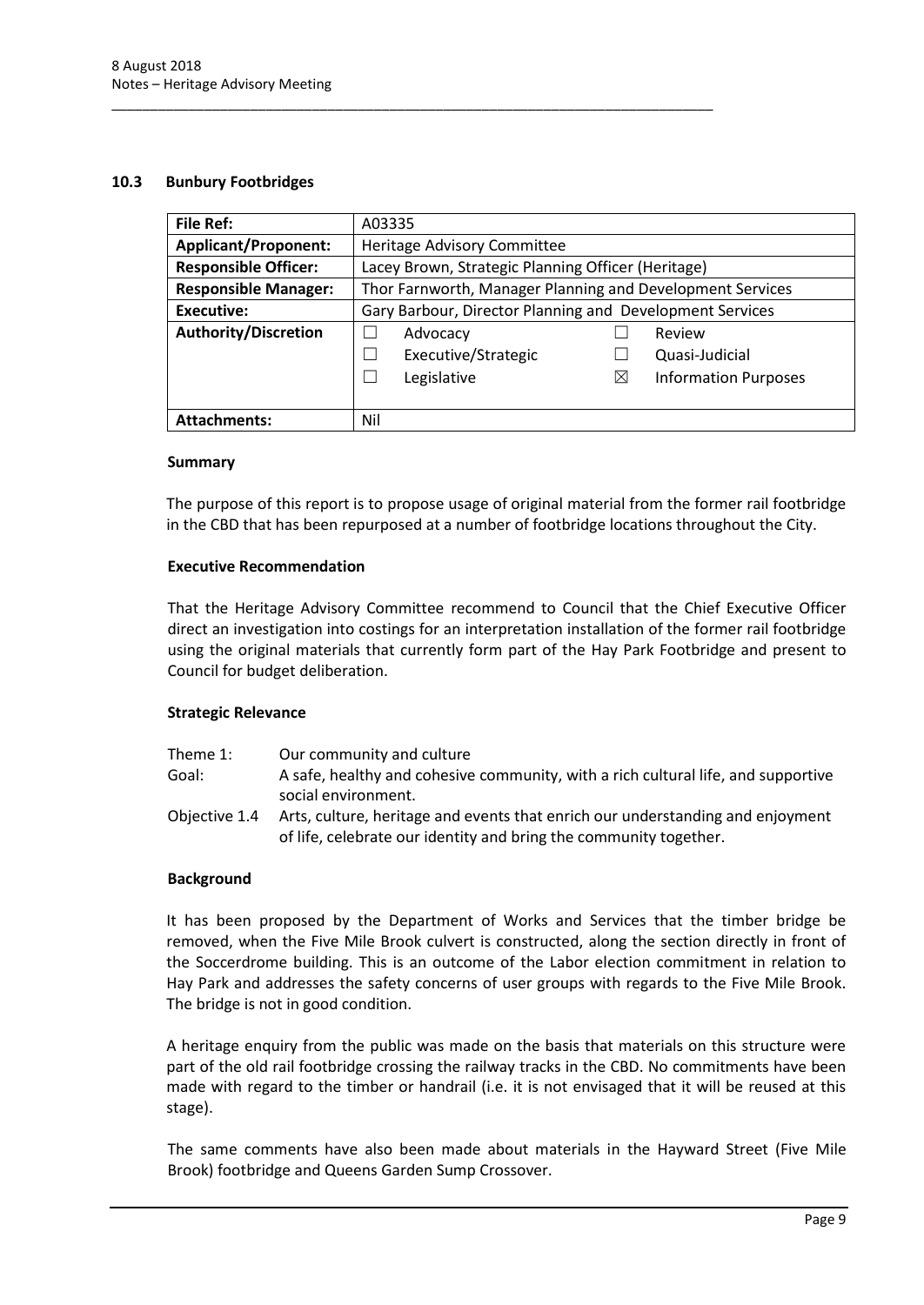#### **Officer Comments**

There is no historical significance in retaining the bridge materials at the current locations, but it could be pursued that some of the original material be retained for interpretation purposes at a site near the original historic location in the CBD.

#### **Analysis of Financial and Budget Implications**

There are financial or budget implications for the City of Bunbury associated with the recommendation as no budget has been allocated.

#### **Community Consultation**

Community members are consulted through the Heritage Advisory Committee and key community stakeholders.

#### **Councillor/Officer Consultation**

Councillor members are consulted through the Heritage Advisory Committee.

\_\_\_\_\_\_\_\_\_\_\_\_\_\_\_\_\_\_\_\_\_\_\_\_\_\_\_\_\_\_\_\_\_\_\_\_\_\_\_\_\_\_\_\_\_\_\_\_\_\_\_\_\_\_\_\_\_\_\_\_\_\_\_\_\_\_\_\_\_\_\_\_\_\_\_\_\_\_

#### **Outcome of Meeting**

Cr Kelly questioned any mention of who would be cutting up footbridge pieces.

There was no quorum for the item, hence no Heritage Advisory Committee recommendation will be provided to the Council for consideration.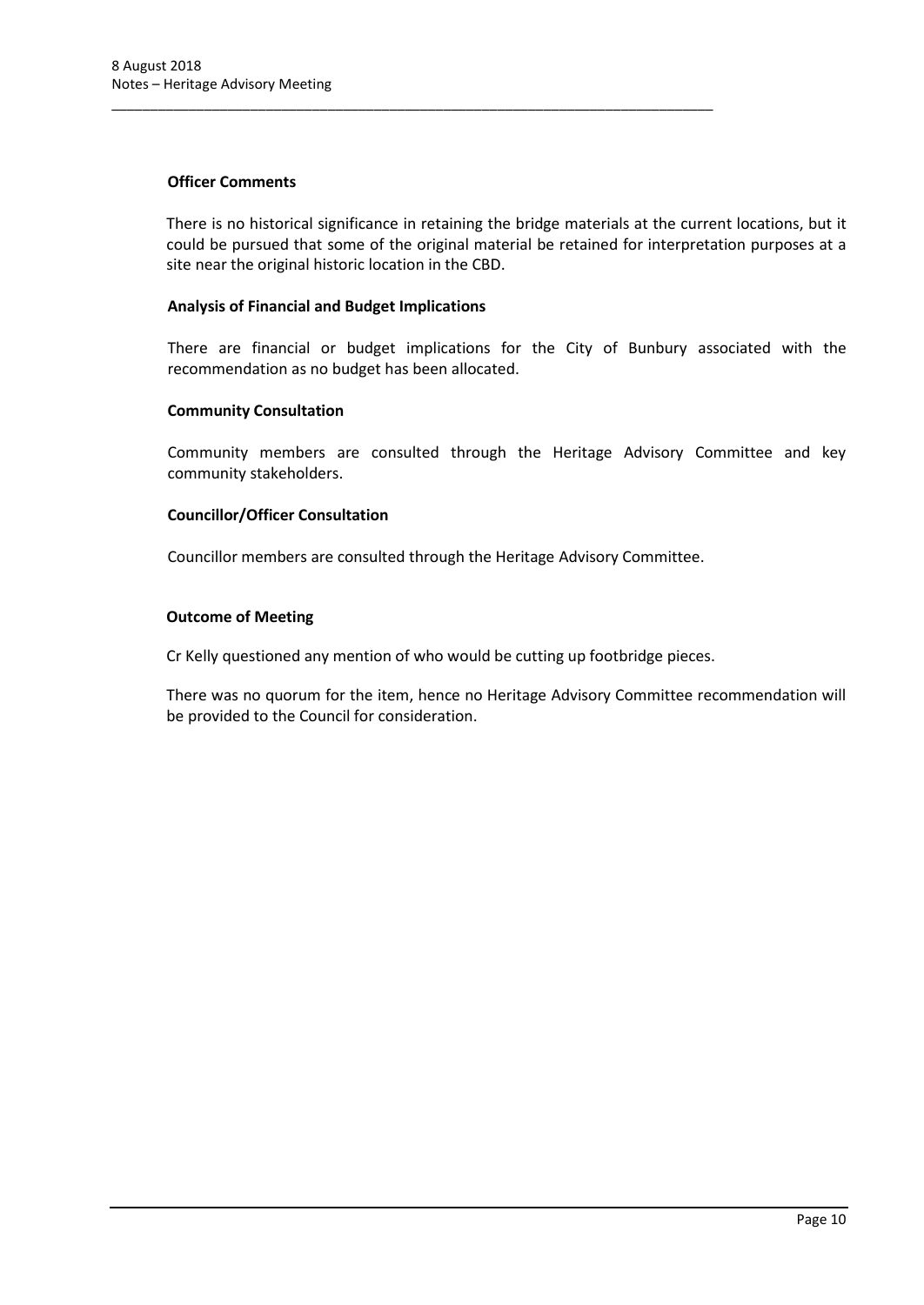#### <span id="page-11-0"></span>**10.4 Summary of Referrals and Communications**

\_\_\_\_\_\_\_\_\_\_\_\_\_\_\_\_\_\_\_\_\_\_\_\_\_\_\_\_\_\_\_\_\_\_\_\_\_\_\_\_\_\_\_\_\_\_\_\_\_\_\_\_\_\_\_\_\_\_\_\_\_\_\_\_\_\_\_\_\_\_\_\_\_\_\_\_\_\_

| <b>File Ref:</b>            | A03335                                                    |                                                    |                             |  |
|-----------------------------|-----------------------------------------------------------|----------------------------------------------------|-----------------------------|--|
| <b>Applicant/Proponent:</b> | Heritage Advisory Committee                               |                                                    |                             |  |
| <b>Responsible Officer:</b> |                                                           | Lacey Brown, Strategic Planning Officer (Heritage) |                             |  |
| <b>Responsible Manager:</b> | Thor Farnworth, Manager Planning and Development Services |                                                    |                             |  |
| <b>Executive:</b>           | Gary Barbour, Director Planning and Development Services  |                                                    |                             |  |
| <b>Authority/Discretion</b> | Advocacy                                                  |                                                    | Review                      |  |
|                             | Executive/Strategic                                       |                                                    | Quasi-Judicial              |  |
|                             | Legislative<br>$\mathcal{L}$                              | $\boxtimes$                                        | <b>Information Purposes</b> |  |
|                             |                                                           |                                                    |                             |  |
| <b>Attachments:</b>         | Nil                                                       |                                                    |                             |  |

#### **Summary**

The Heritage Advisor and Strategic Planning Officer (Heritage) have provided details to the Heritage Advisory Committee on recent development application referrals, discussions and events since the last Committee meeting.

#### **Executive Recommendation**

That the Heritage Advisory Committee note the summary of referrals and communications as detailed in the Officer Comments.

#### **Strategic Relevance**

| Theme 1:      | Our community and culture                                                         |
|---------------|-----------------------------------------------------------------------------------|
| Goal:         | A safe, healthy and cohesive community, with a rich cultural life, and supportive |
|               | social environment.                                                               |
| Objective 1.4 | Arts, culture, heritage and events that enrich our understanding and enjoyment    |
|               | of life, celebrate our identity and bring the community together.                 |

#### **Background**

The Heritage Advisory Committee (HAC) is advised of recent development applications, decisions, policy, enquiries and/or events to assist in the awareness and promotion of heritage development and education in Bunbury. This provides a transparent approach for the wider community and is consistent with the terms of reference for the HAC.

#### **Legislative Compliance**

The following statutory planning instruments of the State Planning Framework and Local Planning Framework are applicable to the assessment of development applications and heritage advice:

- *The Burra Charter*
- *Heritage of Western Australia Act 1990*
- *Planning and Development Act 2005*
- *Planning and Development (Local Planning Schemes) Regulations 2015*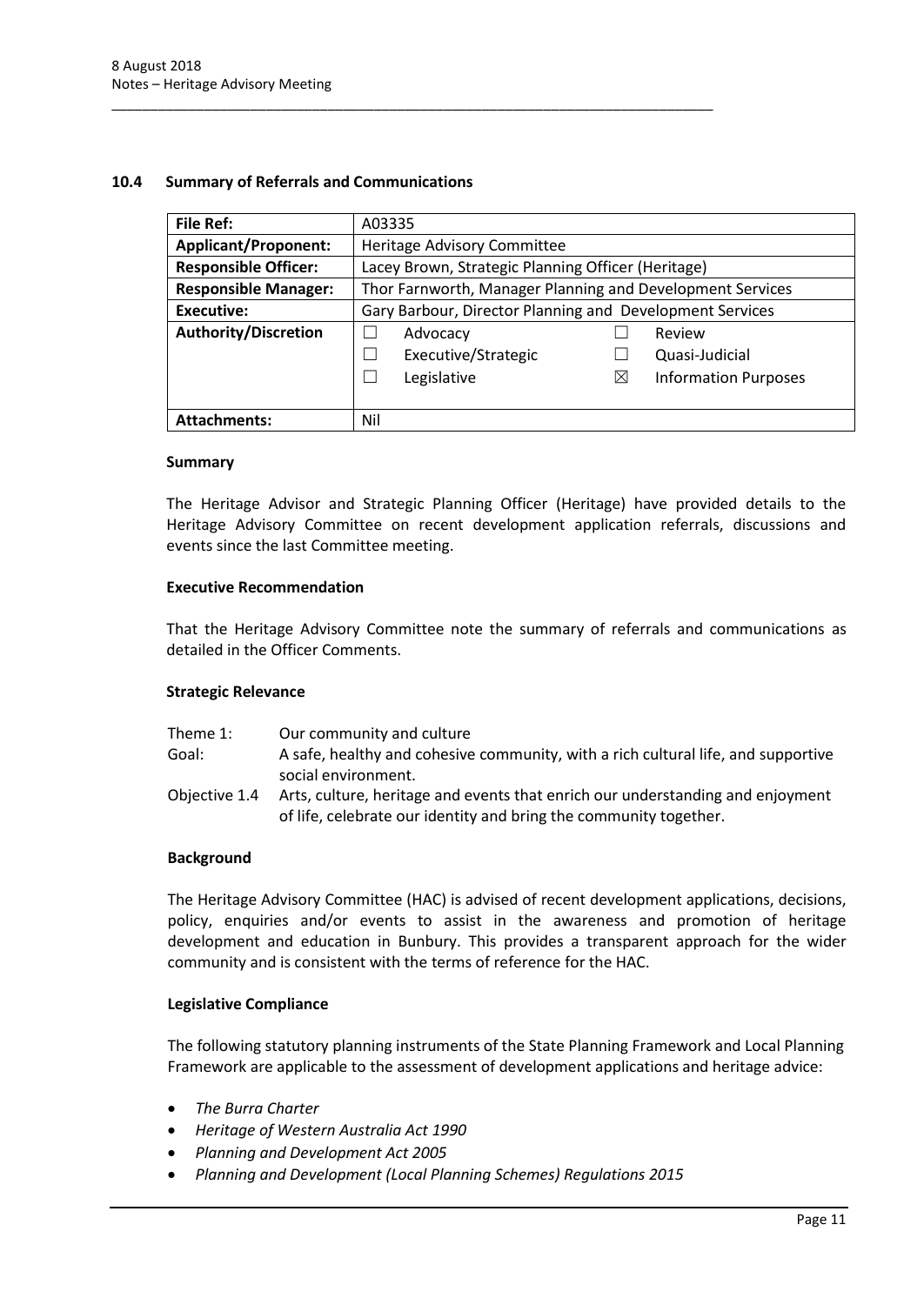- Relevant Local Planning Policies for Heritage
- State Planning Policy 3.5 Historic Heritage Conservation

\_\_\_\_\_\_\_\_\_\_\_\_\_\_\_\_\_\_\_\_\_\_\_\_\_\_\_\_\_\_\_\_\_\_\_\_\_\_\_\_\_\_\_\_\_\_\_\_\_\_\_\_\_\_\_\_\_\_\_\_\_\_\_\_\_\_\_\_\_\_\_\_\_\_\_\_\_\_

#### **Officer Comments**

The referral and communications list is as follows:

| 1              | Site Meeting - #153 Stirling Street - Ancillary dwelling, conservation works, landscape<br>plan |
|----------------|-------------------------------------------------------------------------------------------------|
| $\mathcal{P}$  | Council DA Approval - Stirling Street Art Centre Development                                    |
| 3              | Draft LPP's – recommended for adoption to Council from HAC and Policy Review and                |
|                | Development Committee (August 21, 2018 to Council Committee)                                    |
| 4              | State Administrative Tribunal application - #5 Charles Street, East Bunbury, Proposed           |
|                | Demolition of Single House                                                                      |
| 5              | DA - #32 Austral Parade - Single House                                                          |
| 6              | DA - The Rose Hotel - Verandah Planters                                                         |
| $\overline{7}$ | DA - #84 Stirling Street - Proposed additions and alterations to single house                   |
| 8              | Enquiry - Eelup Sign - discussions with Shire of Dardanup and Main Roads                        |
| 9              | Event - Bunbury Historians' Forum, 9 August 2018                                                |
| 10             | Event - Scott Family Reunion - 180 year celebrations, 1 December 2018                           |
| 11             | St Mark's Church and Graveyard Funding Application - awaiting Parish Approval                   |

## **Outcome of Meeting**

There was no quorum for the item, hence no Heritage Advisory Committee recommendation will be provided to the Council for consideration.

Thor Farnworth conducted general discussion on each of the items for the member's reference.